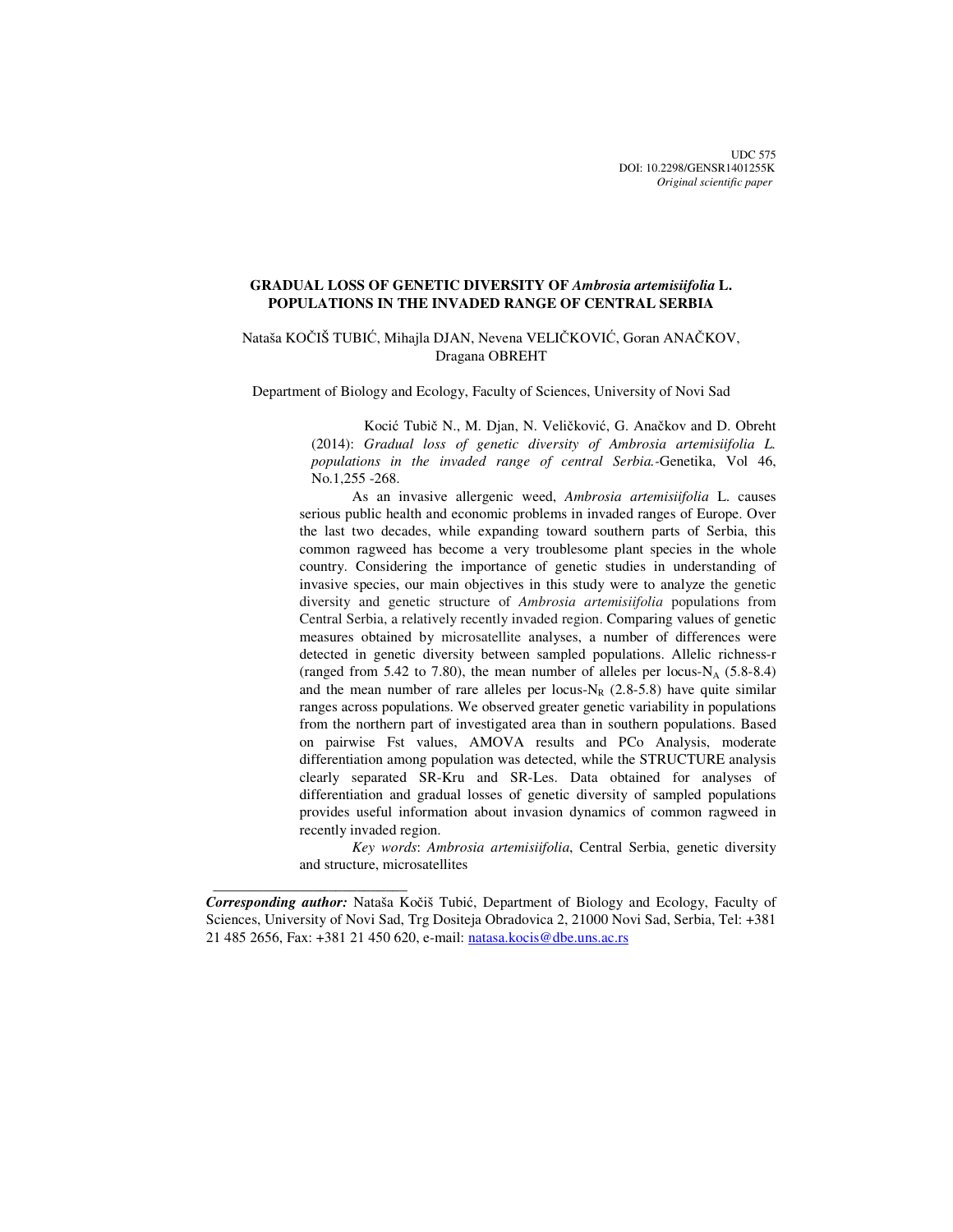### INTRODUCTION

Common ragweed (*Ambrosia artemisiifolia* L.), an allergenic invasive weed introduced from North America, is spreading throughout all continents. The species produces highly allergenic pollen in vast amounts causing serious medical problems for humans (BOHREN, 2008), and is also to blame for damage to economy, particularly in agriculture. Unlike any other plant, *Ambrosia artemisiifolia* has raised the awareness of invasive plants in Europe (GERBER *et al*., 2011). First records of this species in Serbia date back to the 1950's in Northern Serbia. In this part of the country, *Ambrosia artemisiifolia* became abundant, reaching high population densities (BOŽA *et al*., 2006). Today however, as it spreads toward southern parts of Serbia, common ragweed represents an increasing problem in the whole country (VRBNIČANIN and JANJIĆ, 2011).

Analyses of the genetic variability of invaded populations provide insight into the history of introduction and establishment phases of invasion (CIOSI *et al*., 2008). Also, for invasive species, the factors which influence population genetic structure are often related to its history of invasion (WATTS *et al*., 2010). Over time, invaded populations can reach a genetic equilibrium where the loss of alleles as a result of drift is balanced by the introduction of new alleles through gene exchange (ELLSTRAND and SCHIERENBECK, 2000). In contrast, in recently established populations, genetic structure is often influenced by evolution events, such as bottleneck or founder effects, rather than gene flow (BOHONAK, 1999). Levels of genetic diversity and genetic structure for newer invasive populations are affected by the recent expansion of the species, the number of founders and by anthropogenic factors, i.e. passive dispersal (DLUGOSCH and PARKER, 2008; WATTS *et al.,* 2010).

During the course of human-mediated introductions, all non-indigenous invasive species have experienced population founding events. Presence of this evolution force predicts that invasive species undergo reduction in genetic variability (DLUGOSCH and PARKER, 2008). However, a common appearance in invasions seem to be multiple introductions (KOLBE *et al.,* 2004; BOSSDORF *et al*. 2005; LAVERGNE and MOLOFSKY, 2007; KANG *et al.,* 2007; HAUFBAUER and SFORZA, 2008; PRENTIS *et al*., 2009), which can rescue invaders from loss in diversity, bringing together unusually large amount of variability and novel genetic combinations (DLUGOSCH and PARKER, 2008). Analyzing genetic diversity and genetic structure of *Ambrosia artemisiifolia* populations, various groups of authors confirmed the existence of both of these patterns. GENTON *et al.* (2005a) revealed high population genetic diversity as a result of multiple sources that introduced common ragweed in France. They also observed reduced values of genetic diversity measures (e.g. allelic richness and variance of allele size) in populations distant from the putative original area of introduction. Results obtained by GLADIEUX *et al*. (2011), GAUDEUL *et al*. (2011) and LI *et al.* (2012) are consistent with a scenario of multiple introductions of *Ambrosia artemissifolia* in different parts of Europe, as well as in China. In the reported studies (GLADIEUX *et al.*, 2011; GAUDEUL *et al*., 2011) showing separate introduction events in East and West Europe, Serbia was represented with only two populations. The origin of common ragweed in our region remained unclear, since these populations were classified under two different groups (Eastern and Central European).

Considering the abundance and negative impacts of this allergenic-weed species in Serbia, a number of studies on distribution and density of ragweed populations and pollen in the country have been conducted (BOŽA *et al*., 2002; BOŽA *et al*., 2006; ŠIKOPARIJA *et al.,* 2006; ŠIKOPARIJA *et al*., 2009; KONSTANTINOVIĆ *et al.,* 2011; ANAČKOV *et al*., 2012). Considering the importance of genetic studies in improving our understanding of the processes underlying the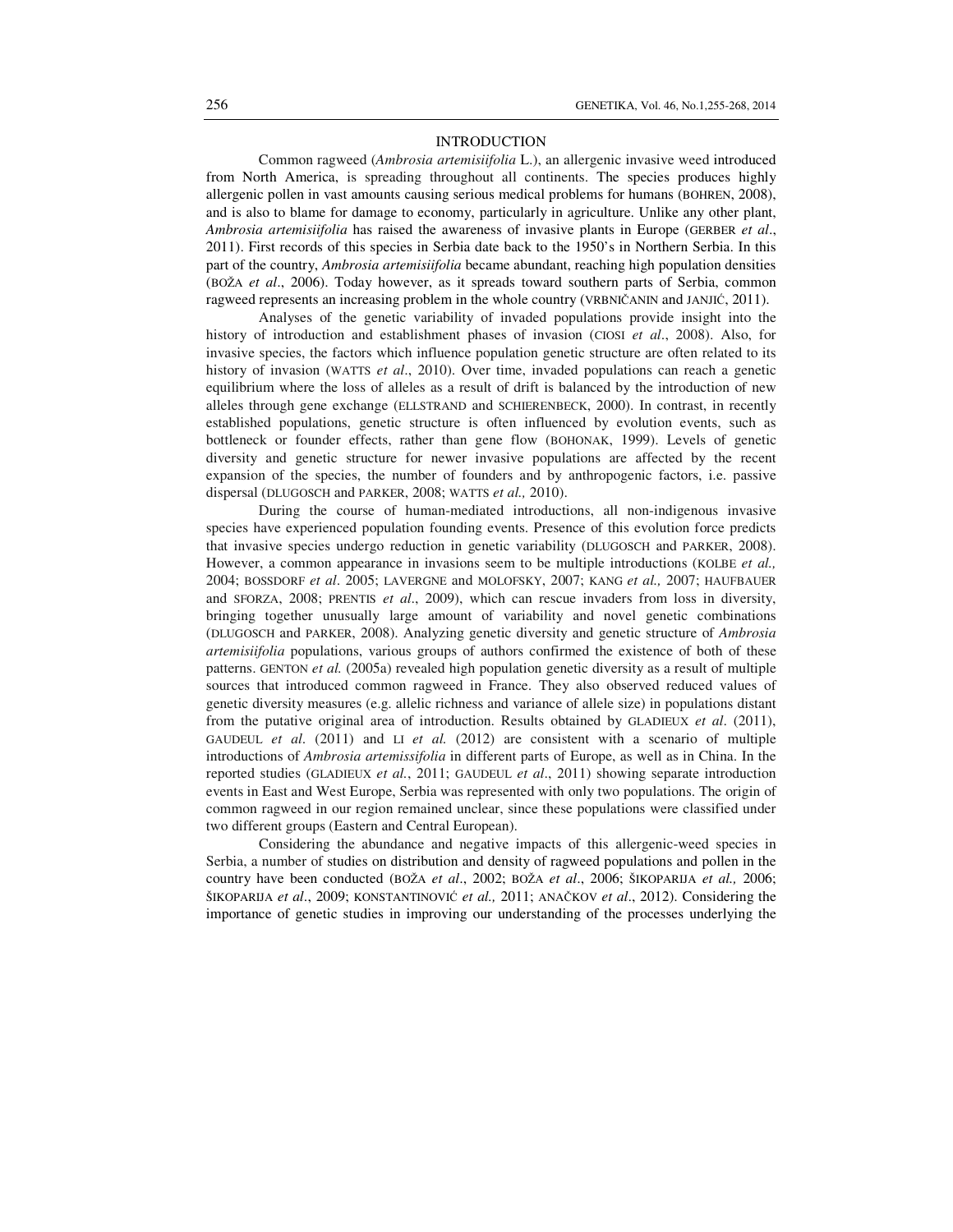success of invasive species, preliminary research of genetic diversity of *Ambrosia artemisiifolia*  populations from the territory of Serbia has been conducted (KOČIŠ TUBIĆ *et al.,* 2011, 2012). However, a more detailed genetic characterization of common ragweed across Serbia has not yet been conducted. For these reasons, our main objectives in the present study were to analyze genetic diversity and genetic structure of *Ambrosia artemisiifolia* populations from the relatively recently invaded region of Central Serbia. We used neutral nuclear microsatellite markers to establish relationships among common ragweed populations and to gain insights into the population dynamics of *Ambrosia artemisiifolia* in the considered area.

## MATERIALS AND METHODS

# Population sampling and DNA extraction

We collected a total of 134 samples of *Ambrosia atremisiifolia* from 6 populations from the territory of Central Serbia (Figure 1). Approximately 22 adult individuals of the species were randomly chosen (>1m apart) from each populations. The data of the populations are presented in Table 1.



Figure 1. Map of sampled populations of *Ambrosia artemisiifolia*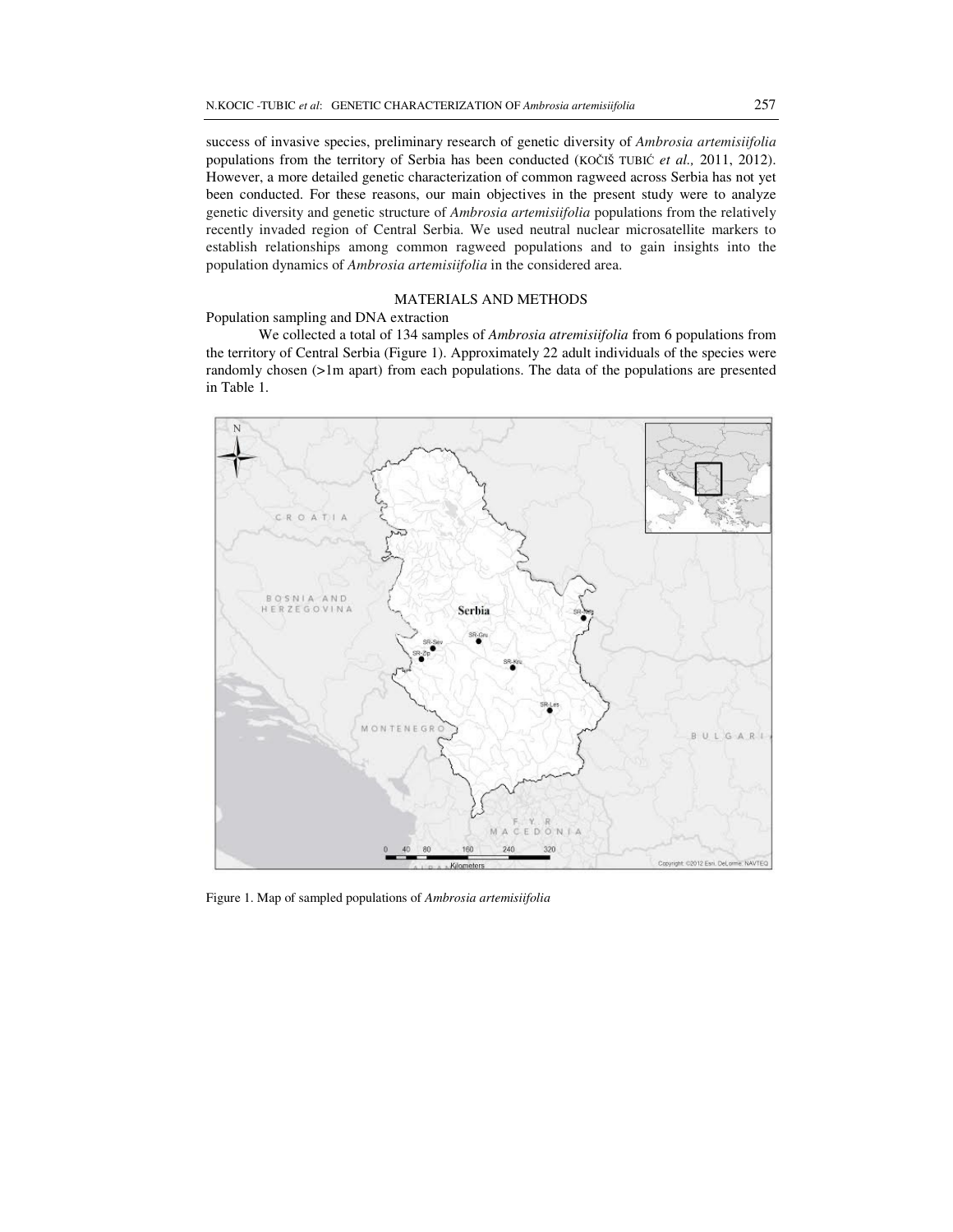| Table 1. Samplea populations of Ambrosia artemistifolia in present study |        |           |    |                                           |                                          |             |
|--------------------------------------------------------------------------|--------|-----------|----|-------------------------------------------|------------------------------------------|-------------|
| Location                                                                 | Pop.   | Habitat   | N  | Latitude                                  | Longitude                                | Date        |
|                                                                          | code   |           |    |                                           |                                          |             |
| Gruza                                                                    | SR-Gru | roadside  | 22 | $43^0$ 55 $\Box$ 31.35 $\Box$ N           | $20^041\Box 41.06 \Box \Box E$           | June 2012   |
| Sevojno                                                                  | SR-Sev | Along the | 22 | $43^0 50 \square 24.88 \square \square N$ | $19^0$ 53 $\Box$ 23.18 $\Box$ E          | August 2010 |
|                                                                          |        | railway   |    |                                           |                                          |             |
| Negotin                                                                  | SR-    | roadside  | 22 | $44^012\square02.26\square\square N$      | $22^032\Box 00.34 \Box \Box E$           | June 2012   |
|                                                                          | Neg    |           |    |                                           |                                          |             |
| Zlatiborski put                                                          | SR-Zlp | roadside  | 22 | $43^042 \square 34.81 \square \square N$  | $19^041 \square 17.49 \square \square E$ | August 2010 |
| Krusevac                                                                 | SR-Kru | roadside  | 22 | $43^036 \square 23.68 \square \square N$  | $21^0$ 17 $\Box$ 33.32 $\Box$ DE         | June 2010   |
| Leskovac                                                                 | SR-Les | roadside  | 24 | $43^005 \square 32.54 \square \square N$  | $21^{\circ}56\Box17.50\Box\Box E$        | June 2012   |

*Table 1. Sampled populations of Ambrosia artemisiifolia in present study* 

pop. code-population code, N-number of sampled individuals, latitudinal and longitudinal coordinates, date of collection

Complete genomic DNA was extracted from fresh leaf material using a modified CTAB protocol (PADMALATHA and PRASAD, 2006) and DNA concentration was quantified applying a Bio-Spec spectrophotometer (Shimadzu) of each samples. Microsatellite analysis

Five microsatellite loci: *Amb12*, *Amb16, Amb30, Amb82* (GENTON *et al.* 2005b) and *Ambart04* (GenBank accession no. FJ595149, Molecular Ecology Resources Primer Development Consortium 2009) were amplified. PCR was performed using Applied Biosystems Verity thermal cycler in a 20 µl final reaction volume containing 0.2 µl 5U Dream *Taq* DNA polymerase (Fermentas) and 2 µl 10x*Taq* buffer (including 20mM MgCl2 ), 2 µl 2mM dNTPs, 1  $\mu$ 1.0.1 $\mu$ M each primer, 11.8  $\mu$ I H<sub>2</sub>O and 2  $\mu$ I (caa. 50 ng) genomic DNA. Amplification cycles for *Amb12*, *Amb16, Amb30, Amb82* microsatellites included an initial denaturing of 94˚C for 4 min, 35 cycles of 94°C for 30 s, 30 s at the primer-specific annealing temperature, 72°C for 45 s and the final extension step of 72˚C for 5 min. The PCR thermal profile for *Ambart04* was: 95˚C for 15 min, followed by 30 cycles of 95°C for 30 s,  $54^{\circ}$ C for 45 s,  $72^{\circ}$ C for 45 s, with a final extension at 72˚C for 5 min. Amplified products were genotyped using 6% denaturing PAA electrophoresis with modified silver staining (SAMBROOK and RUSSEL, 2001). Individuals were declared null (nonamplifying at a locus) and treated as missing data after two amplification failures.

#### Data analysis

We tested Hardy-Weinberg (HW) equilibrium and linkage disequilibrium to meet the assumption of further analysis of genetic diversity and structure using GENEPOP version 4.0.1 (ROUSSET, 2008). P values were corrected for significance levels using sequential Bonferroni method. GenAlEx version 6.5 (PEAKALL and SMOUSE, 2012) was used to estimate the mean number of alleles per locus  $(N_A)$ , number of private alleles  $(N_P)$ , observed heterozygosity (Ho) and unbiased expected heterozygosity (He). Allelic richness (r), mean number of rare alleles per locus ( $N_R$ , frequency < 0.1) and inbreeding coefficient (Fis) were calculated in FSTAT version 2.9.3 (GOUDET, 2001).

Using ARLEQUIN version 3.0 (EXOFFIER *et al.,* 2005) we obtained Fst indices with their significance along 10,000 permutations. The significances of fixation index were corrected for multiple population comparison by Bonferroni adjustments. Genetic differentiation was

.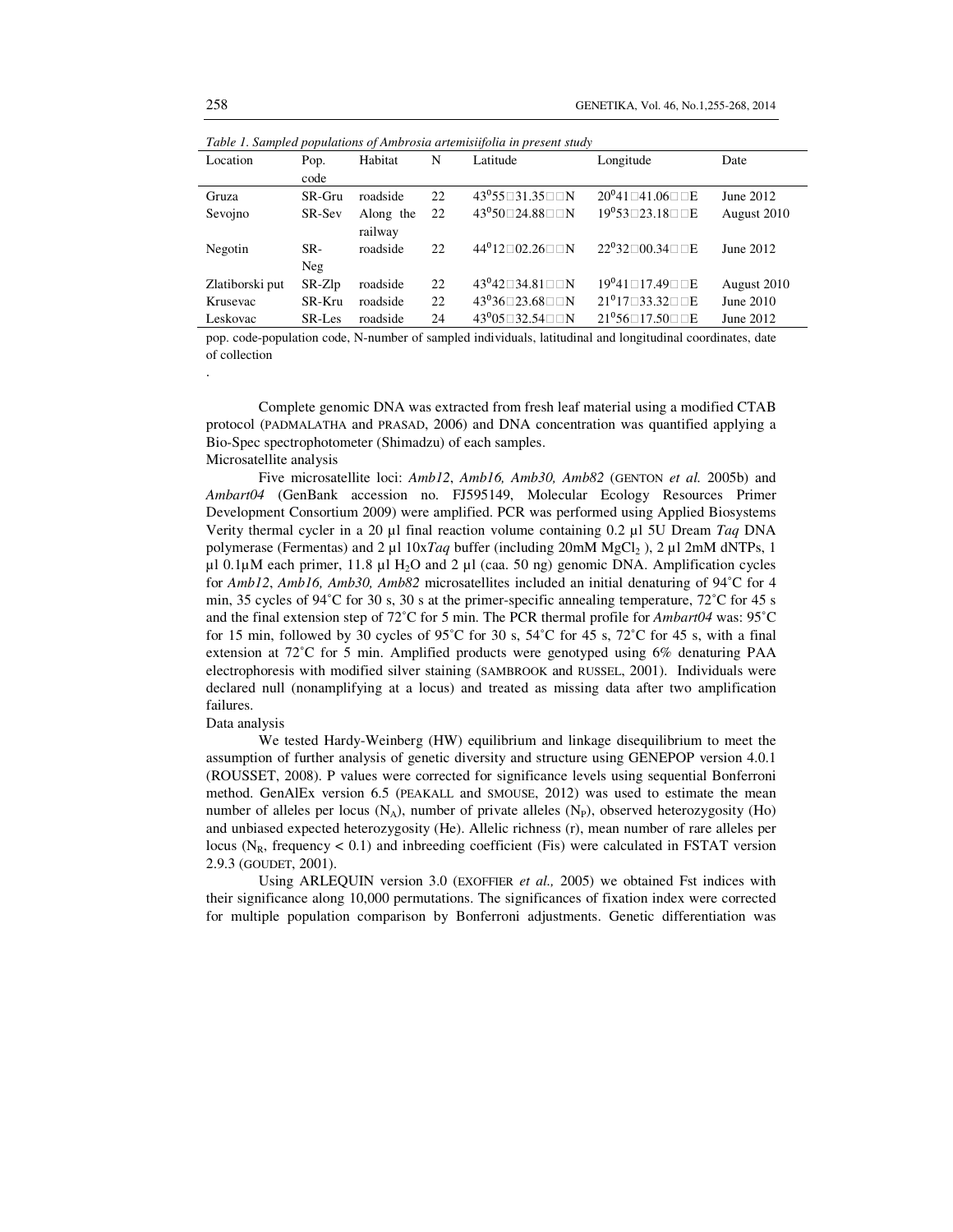defined as low for Fst<0.05, moderate for 0.05<Fst<0.15, high for 0.15<Fst<0.25, and very high for Fst>0.25. FSTAT version 2.9.3 (GOUDET, 2001) was applied to calculate global estimator of genetic differentiation Fst.

To assess the distribution of genetic variation between and within populations, we performed analysis of molecular variance AMOVA implemented in ARLEQUIN version 3.0 (EXOFFIER *et al.,* 2005). Genetic distances among populations were measured with GENETIX version 4.05 (BELKHIR *et al*., 1996 - 2004) using the chord distance of CAVALLI-SFORZA and EDVARDS (1967) and the resulting distance matrix was subjected to a Principal Coordinate Analysis -PCoA in GenAlEx version 6.5 (PEAKALL and SMOUSE, 2012).

The Bayesian clustering method was used to elucidate the genetic structure among populations using STRUCTURE version 2.3.3 (PRITCHARD *et al*., 2000). The model applied in the analysis assumes the existence of K clusters. We took advantage of an admixture ancestry model under the correlated allele frequency model. The Markov chain Monte Carlo simulation was run 5 times for each value of K (1-10) for one million iterations after a burn-in period of 100,000. All other parameters were set at their default values. ∆K methods (EVANO *et al*., 2005) were used to choose the most likely number of genetic clusters (K). The graphical display of genetic structure was produce by the software DISTRUCT (ROSENBERG, 2004).

#### **RESULTS**

Tests for linkage disequilibrium between all pairs of loci across populations using GENEPOP found no significant genotypic disequilibrium in the pooled data ( $P > 0.05$  for all after Bonferroni corrections). Genotyping a total of 134 individuals of common ragweed for five microsatellite loci, we found that all loci were polymorphic with the number of alleles per locus from 4 for the *Amb12* locus to 24 for the *Amb82* locus. Number of alleles at loci *Amb30*, *Ambart04* and *Amb16* was 11, 13 and 10, respectively. All considered loci were used for further analysis. The proportion of missing values (alleles) in the dataset was only 1.64%.

Comparing values of genetic measures, differences in genetic diversity between analysed populations were detected (Table 2). Allelic richness (based on minimal sample size of 16 diploid individuals), mean number of alleles per locus and mean number of rare alleles per locus have quite similar pattern of values distribution per populations, with the greatest values in SR-Gru population and the lowest values in population of Leskovac. All analysed populations possess private alleles (allele unique to one population). We detected 6 private alleles in SR-Zlp population, 3 in SR-Kru population, followed by populations SR-Gru and SR-Neg with 2 alleles, and 1 unique allele was found in SR-Sev and SR-Les populations.

In sampled populations heterozygote deficiencies were founded, with mean values of observed heterozigosity (Ho) 0.476+0.055, unbiased expected heterozigosity (He) 0.702+0.026 and with all positive values of inbreeding coefficient ranging from 0.198 to 0.463.

The overall Fst value (Fst  $= 0.055$ , test in FSTAT) indicated a moderate level of population differentiation. Approximately half (46.7%) estimates of Fst calculated between pairs of populations showed moderate genetic differentiation (pairwise Fst ranged from 0.051 to 0.144). The residue (eight comparisons out of fifteen) of the pairwise populations displayed low genetic differentiation (pairwise Fst<0.05). The greatest genetic differentiation, regarding to the Fst value 0.144, was found between SR-Kru and SR-Les populations. P values after Bonferroni correction have confirmed significant genetic differentiation between SR-Kru population and all the other populations (Table 3).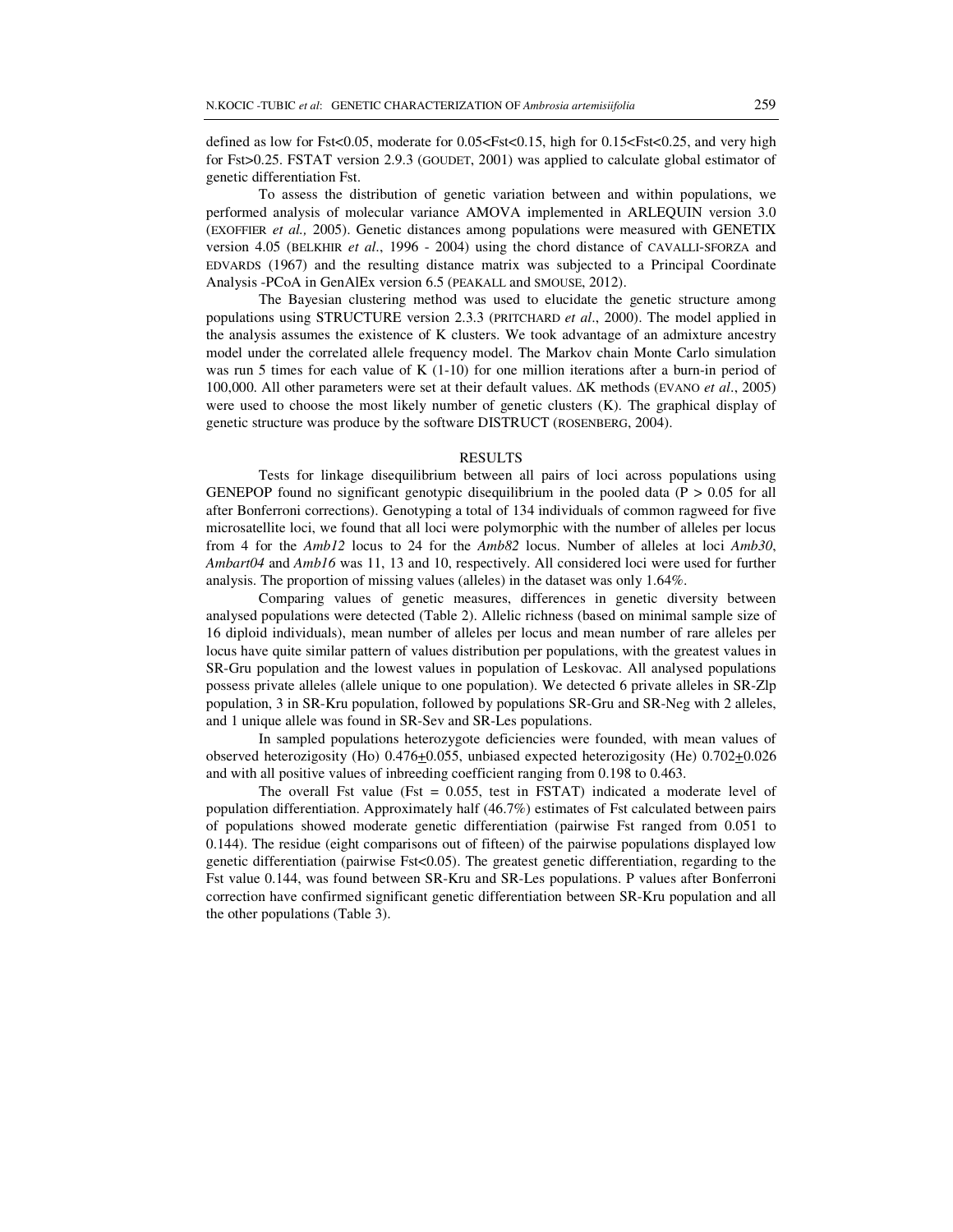| Pop. code | $\mathbf{r}$  | $N_A$        | $N_R$         | $N_{P}$        | Ho              | He              | Fis             | Н  |
|-----------|---------------|--------------|---------------|----------------|-----------------|-----------------|-----------------|----|
| SR-Gru    | 7.80          | 8.4          | 5.8           | $\overline{c}$ | 0.500           | 0.707           | 0.314           | ** |
| SR-Sev    | 7.49          | 8.0          | 5.0           |                | 0.439           | 0.743           | 0.428           | ** |
| SR-Neg    | 7.10          | 7.4          | 4.0           | 2              | 0.410           | 0.737           | 0.463           | ** |
| SR-Kru    | 6.41          | 6.8          | 4.4           | 3              | 0.502           | 0.667           | 0.270           | ** |
| SR-Zlp    | 6.36          | 6.8          | 4.2           | 6              | 0.568           | 0.689           | 0.198           | *  |
| SR-Les    | 5.42          | 5.8          | 2.8           |                | 0.434           | 0.668           | 0.368           | ** |
| Mean+SD   | $6.76 + 0.87$ | $7.2 + 0.94$ | $4.37 + 1.01$ | $2.5 + 1.87$   | $0.476 + 0.059$ | $0.702 + 0.033$ | $0.340 + 0.099$ | ** |

*Table 2. Population statistics for Ambrosia artemisiifolia using five microsatellite loci* 

r-allelic richness based on minimal sample size of 16 diploid individuals,  $N_A$ -mean number of alleles per locus,  $N_R$ -mean number of rare alleles per locus (frequency < 0.1),  $N_P$  -number of private alleles, Ho-observed heterozigosity, Heunbiased expected heterozigosity, Fis-WEIR and COCKERHAMS (1984) estimators of inbreeding coefficient, HW test-Hardy-Weinberg test (\*P<0.05,\*\*P<0.01), SD-standard deviation

*Table 3. Pairwise Fst values between all analysed populations in this study (lower-left matrix) and their significance (upper-right matrix)* 

| $\sim$ $\sim$ | SR-Neg | SR-Les | SR-Gru | SR-Zlp | SR-Sev | SR-Kru |
|---------------|--------|--------|--------|--------|--------|--------|
| SR-Neg        |        | $***$  | *      | NS     | *      | **     |
| SR-Les        | 0.064  |        | *      | NS     | NS     | **     |
| SR-Gru        | 0.048  | 0.048  |        | NS     | NS     | **     |
| SR-Zlp        | 0.032  | 0.028  | 0.033  |        | NS     | **     |
| SR-Sev        | 0.051  | 0.046  | 0.032  | 0.026  |        | **     |
| SR-Kru        | 0.103  | 0.144  | 0.073  | 0.101  | 0.066  |        |

\* P < 0.05,\*\*P<0.01 after Bonferroni correction; NS-nonsignificant population differentiation

Analysis of molecular variance AMOVA indicates that 6.01% of genetic variation resided between common ragweed populations from Central Serbia, while the bulk of the genetic variation was within the populations with 93.99 percentages (Table 4).

*Table 4. Analysis of molecular variance of common ragweed populations from Central Serbia* 

| Source of variation        | d.f.        | Sum of<br>squares | Variance<br>components | Percentage<br>of variation | P-value |
|----------------------------|-------------|-------------------|------------------------|----------------------------|---------|
| Among populations          |             | 33.534            | 0.11122                | 6.01                       |         |
| Within populations         | 262         | 455.847           | 1.73987                | 93.99                      |         |
| Total                      | 267         | 489.381           | 1.85110                |                            |         |
| Fixation index Fst 0.06009 | $< 10^{-6}$ |                   |                        |                            |         |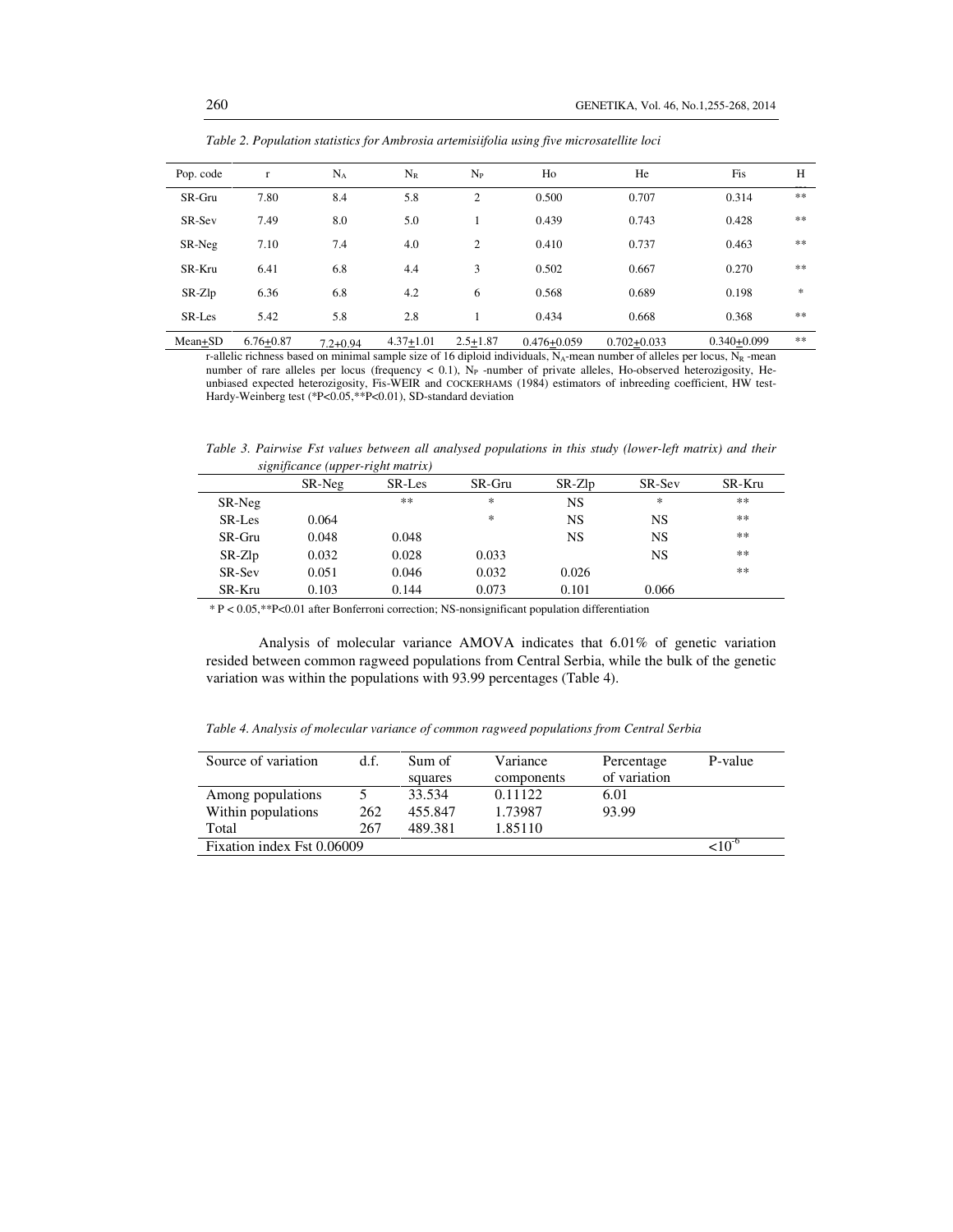The Principal Coordinate Analysis (PCoA) showed a strong the first two axes which together explained 57.8% of the genetic variance among populations and clearly separated analysed samples, except SR-Sev and SR-Gru populations which displayed reduced genetic distance to each other and positioned in the center of the principal coordinate plot. The PC3 (explaining 16.2% of total variation) brought closer population of SR-Neg to previously mentioned two populations. (Figure 2)



Figure 2. Principal Coordinate Analysis (PCoA) of chord distance among populations. The first, second and third principal coordinates account for 35.5, 22.3 and 16.2% of the variation, respectively



Figure 3. ∆K, as a function of K, the number of clusters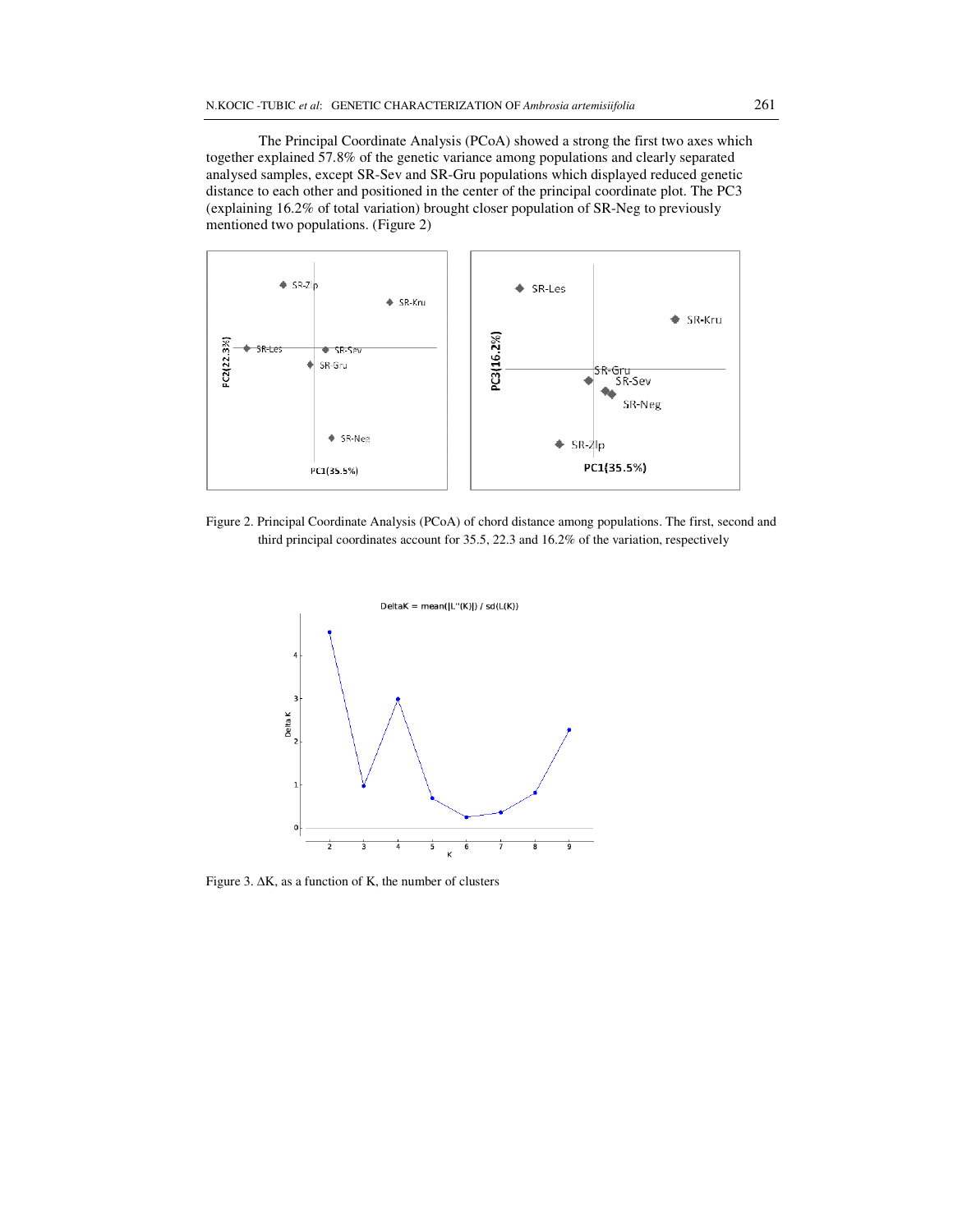

Figure 4. Proportion of membership coefficient with K=2 for 6 populations of common ragweed obtained using STRUCTURE software

In the Bayesian clustering analysis, ∆K indicated that two clusters best explained the genetic structuring of examined populations (Figure 3). The populations were roughly assigned to two clusters which were displayed by different colors (Figure 4). Individuals from SR-Les population had high membership in gray cluster and individuals from SR-Kru population strongly assigned to dark-gray cluster, indicating a presence of genetic differentiation in the dataset. The SR-Neg, SR-Gru and SR-Sev populations contributed almost equally to two clusters, while SR-Zlp population had slightly higher membership coefficient in the gray cluster. Levels above  $K=2$  (secondary peak  $K=4$ , third peak  $K=9$ ) (Figure 3) produced no new clusters among populations, but instead introduced some heterogeneity in membership coefficients (not shown).

### DISCUSSION

In this study, we analyzed genetic diversity and genetic structure of *Ambrosia artemisiifolia* populations in the invaded range of Central Serbia. Within-population diversity indices obtained by microsatellites analyses revealed that genetic diversity in the common ragweed population from Gruza (SR-Gru) was the highest among the populations in the investigated area. Similarlly to SR-Neg, the SR-sev population also had a relatively high genetic variability. The southern populations from Krusevac and Zlatiborski put showed relatively lower genetic diversity than the above three populations. They also displayed quite similar genetic variability when compared to each other. The SR-Les population, located at the southern edge of the analysed invaded area (Figure 1), exhibited the lowest genetic variability compared to the other examined populations. Based on the data, we observed that common ragweed populations experienced a gradual loss of genetic diversity during their expansion (in the North-South direction) through the recently invaded region. A decline in genetic variability was also observed by GENTON et al. (2005a) who investigated range expansion of common ragweed in France, as well as in other species (CIOSI *et al*., 2008; WATTS *et al*., 2010; MEN *et al.,* 2013). This pattern of differences in allelic diversity among populations is expected with range expansion and colonization of new area via founder or bottleneck effects (DLUGOSCH and PARKER, 2008).

A comparison of genetic variations between populations can provide useful clues for deduction of the putative pathways of spreading, as well as of origins of the introduced populations (DLUGOSCH and PARKER, 2008). Therefore it should not be unexpected that high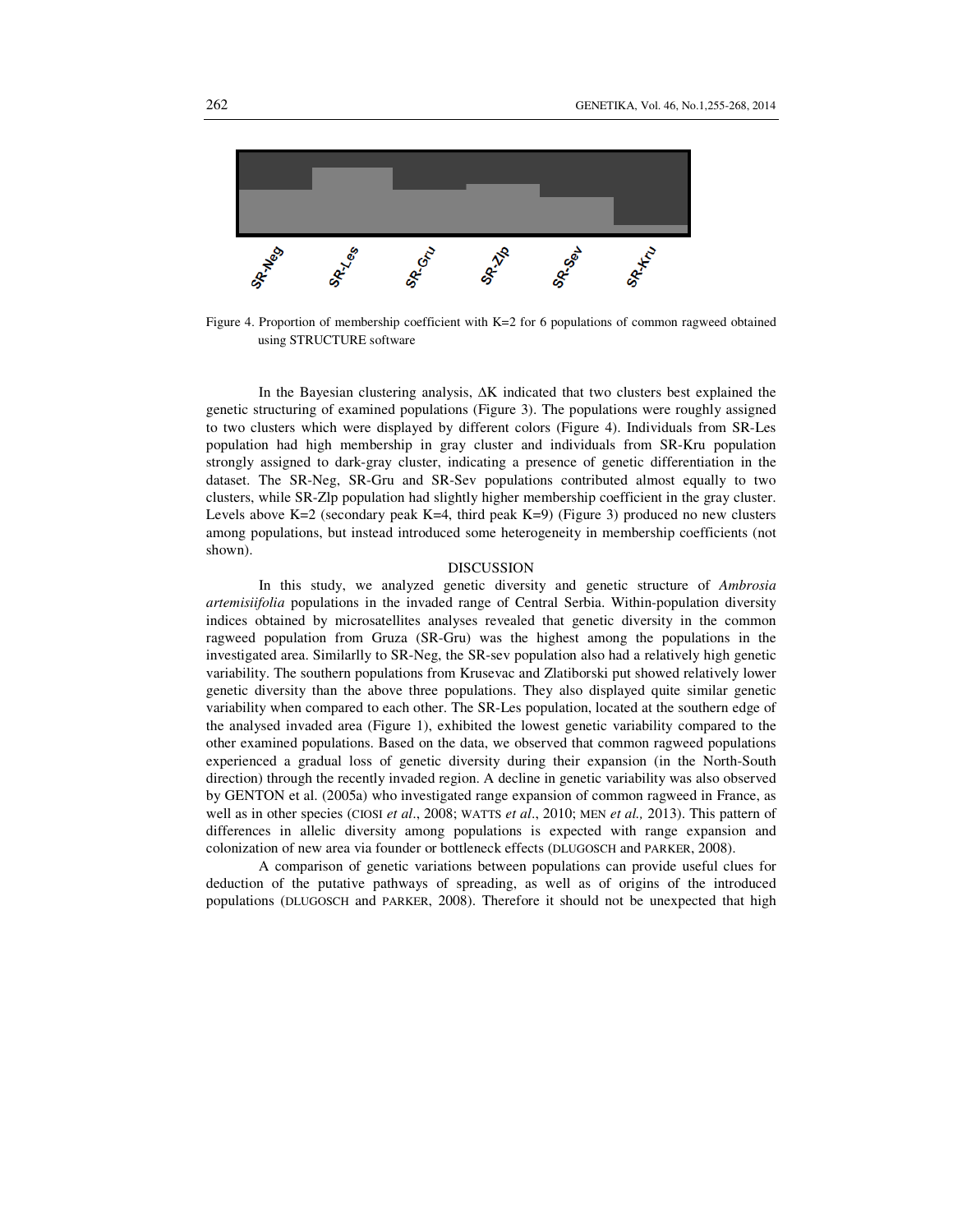differentiation among Central Serbian populations of common ragweed. Although we analyzed a relatively small geographic region in Serbia, we obtained a certain level of population structuring. In the introduced range, founder effects tend to increase inter-population differentiation. Separate introductions may establish differentiated gene pools in different sites through founder effects, subsequent drift and/or responses to selection (DLUGOSCH and PARKER, 2008; ROSENTHAL et al., 2008). Based on pairwise Fst values, AMOVA results and PCo Analysis, moderate differentiation among population was detected. Two populations with the greatest level of genetic variability (SR-Gru and SR-Sev) displayed the lowest genetic distance in the principal coordinate plot, as well as non-significant population differentiation regarding Fst value. This observation is not surprising due to good connectivity by roads between named populations. By PC3 genetic distance between the SR-Neg population, and the SR-Gru and SR-Sev populations was reduced, presenting region with relatively high genetic diversity. These three populations, which are placed in the north of the analysed area, displayed a similar share in the clusters obtained by Bayesing clustering approach. All the other populations showed greater genetic differentiation. The STRUCTURE analysis clearly separated the SR-Kru and SR-Les populations, which was in agreement with the relatively high value of Fst and their positions in the coordinate plot. The differentiation of the two populations can be explained by populations expressing a fraction of the genetic variation occurring in the source population(s) (MEN *et al.,* 2013). Indeed, in accordance with the membership coefficient of individuals, the SR-Les population may be one fraction (gray cluster in Figure 4) and the SR-Kru population the other (dark-gray cluster) fraction of SR-Gru and SR-Sev populations. These results, along with the relatively low population genetic diversity of the SR-Les population, indicated the population located on the edge of the analyzed area was the latest one established, relative to other samples.

 In all of the analyzed populations we detected heterozygotes deficiency. Deviation from Hardy-Weinberg equilibrium could be a result of mixing of populations with different allele frequencies (Wahlund effect), or it could be caused by natural selection, inbreeding and/or null alleles (KARLSSON and MORK, 2005). In several previous genetic studies of common ragweed (GENTON *et al*, 2005a; GLADIEUX *et al.,* 2011; CHUN *et al*., 2010), null alleles were proposed as the most likely explanation for excess of homozygotes. We do not favour this possibility, since in our data they occur in a very low frequency and have limited contribution to heterozygotes deficiency. This is reasonable according to the relatively short history of evolution of common ragweed in the analyzed area: null alleles are caused by mutations in the flanking regions of the microsatellites that are expected to evolve more slowly than repeat number, implying a longer period of evolution. Inbreeding could be the cause of heterozygotes deficiency in *Ambrosia artemisiifolia* populations, but the most recent studies suggest the prevalent mode of reproduction is outcrossing (FRIEDMAN and BARRETT, 2008; LI *et al*., 2012). We may consider the detected heterozygotes deficiency as a consequence of mixing of genetically different populations. It may be concluded that our newly established populations have been established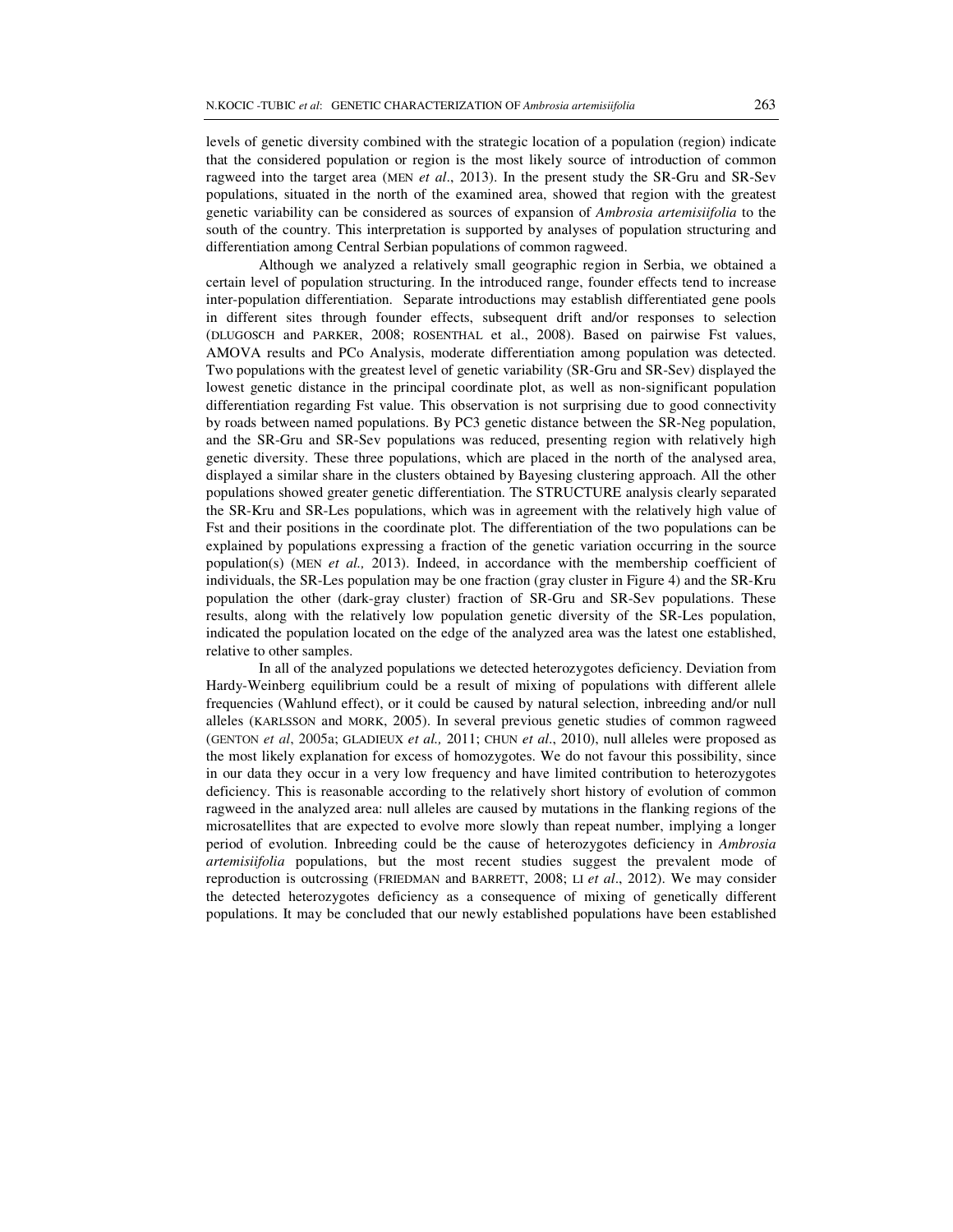through subsequent invasion events, from different source populations. Moreover, we have to consider founder effect as one of the potential factors causing heterozygotes deficiency. Gradual reduction of genetic measures values, especially allelic richness, points to founder effects. Allelic richness reflects the loss of rare alleles and therefore is more sensitive to founder effects than heterozygosity (DLUGOSCH and PARKER, 2008). However, in order to support conclusions about the exact mechanism underlying the gradual loss of genetic diversity from our study, more populations from the analyzed area and putative source populations from northern parts of Serbia should be genetically characterized.

Our analyses of the data set presented in this study showed that populations in Central Serbia could have had successive introductions through sequential bottlenecks and founder events from the putative original populations. However, we cannot exclude the possibility of independent, separate introductions of examined populations from not hitherto sampled source populations. Presence of private alleles, which can be powerful in identifying source populations of invasions (GENTON *et al.*, 2005a), and which was detected in all examined populations in Central Serbia (e.g. SR-Zlp population had even 6 unique alleles), supports this conjecture. Invasions in newly invaded ranges, as shown in this study, may be unpredictable (the location and the time of introduction are generally unknown), making them difficult to study directly (GREVSTAD, 1999). There are therefore few detailed descriptions of population dynamics during early phases of invasions and founder events remain largely unstudied. Analysis of the genetic variation of recently introduced populations and putative source populations can be used to provide information about the invasion process (CIOSI *et al*., 2008). Hence, to determine the possible geographic origins of common ragweed in Central Serbia and its spread through country, additional research is required.

Did the expansion of common ragweed in Serbia proceed in the stepwise manner, where each population was colonized by a neighboring one, or did new populations appear as a result of independent colonization events? In order to answer this question we have to extend our research with samples of common ragweed from the initial area of introduction, namely Northern Serbia. Our preliminary results revealed relatively high genetic diversity of populations sampled from the territory of Banat area (KOČIŠ TUBIĆ *et al*., 2012), Vojvodina (KOČIŠ TUBIĆ *et al.,* 2009) and the neighboring regions (KOČIŠ TUBIĆ *et al*., 2011). Extending the sampling area should provide additional information of evolutionary processes and putative pathways of expansion of *Ambrosia artemisiifolia* in this part of Europe.

The present study represents the first more detailed genetic analysis of *Ambrosia artemisiifolia* populations of Central Serbia. Our results showing gradual losses of genetic diversity and moderate genetic structuring among populations contribute to better understanding of the biological invasion processes in recently invaded regions. In addition to knowledge already available in other areas of studying this aggressive weed, we hope our research provides useful information for better management of further expansion of *Ambrosia artemisiifolia* in Serbia, and for reduction of its negative impact.

#### ACKNOWLEDGEMENT

We are grateful to Slobodan Bojčić, member of Laboratory for invasive and alergenic plants, Department of Biology and Ecology, University of Novi Sad, Serbia for his help in collecting ragweed samples. This work was financially supported by the grants of the Ministry of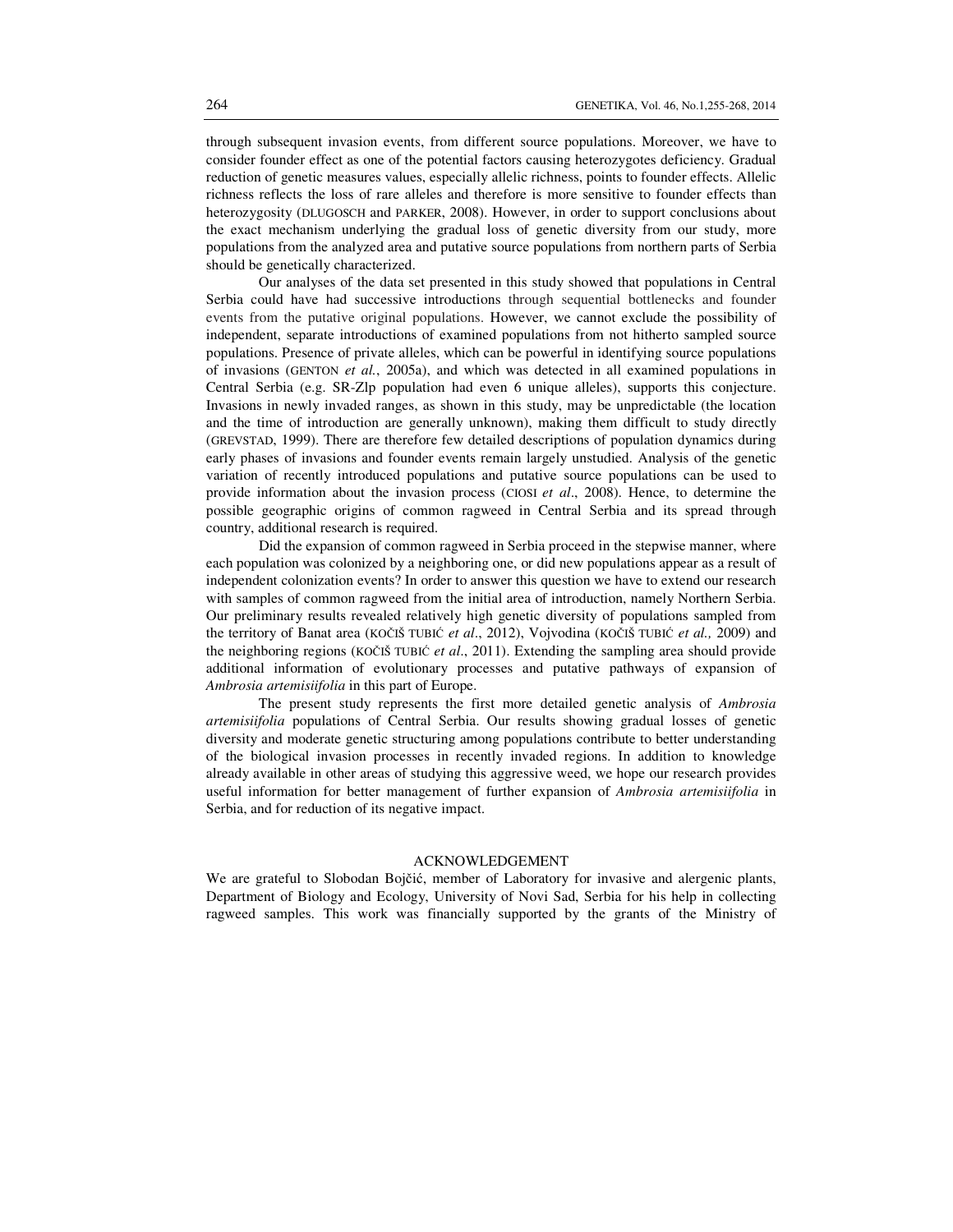Education, Science and Tehnological Development of the Republic of Serbia (No. 173002) and the Secretariat for Science and Tehnological Development, Province of Vojvodina (No. 114-457- 2173/2011-01). The results presented here address one of the main scientific challenges described in COST Action FA1203 (SMARTER).

> Received January 27<sup>th</sup>, 2014 Accepted April  $10^{th}$ , 2014

### REFERENCES

- ANAČKOV G., S. BOJČIĆ, V. JEČMENICA, M. RAT, R. IGIĆ, P. BOŽA (2012) Morphological variability of invasive species *Ambrosia artemisiifolia* L. (Asterales, Asteraceae) on the important transit areas. International Symposium on Current Trends in Plant Protection, Belgrade, Serbia, 27-37.
- BELKHIR K., P. BORSA, L. CHIKHI, N. RAUFASTE, F. BONHOMME (1996-2004) GENETIX 4.05, logiciel sous Windows TM pour la génétique des populations. Laboratoire Génome, Populations, Interactions, CNRS UMR 5171, Université de Montpellier II, Montpellier, France. http://kimura.univ-montp2.fr/genetix/
- BOHONAK, A.J. (1999) Dispersal, gene flow and population structure. Q Rev of Biol, *74*, 21–45.
- BOHREN, C. (2008) *Ambrosia artemisiifolia* a motivation for European-wide control. European Weed Research Society Invasive Plants, Available at http://www. ewrs.org/IW/doc/ambrosia\_motivation.pdf.
- BOSSDORF, O., H. AUGE, L. LAFUMA, W.E. ROGERS, E. SIEMANN, D. PRATI (2005) Phenotypic and genetic differentiation between native and introduced plant populations. Oecologia, *144*(1), 1–11, doi:10.1007/s00442-005-0070-z
- BOŽA, P., J. RADIĆ, R. IGIĆ, D. VUKOV, G. ANAČKOV (2002) Genus *Ambrosia* L. 1754 in Vojvodina. Proceeding of XXIIth Seminar of protection of plants in Vojvodina, Faculty of Agriculture, Novi Sad, 92- 100.
- BOŽA, P., R. IGIĆ , G. ANAČKOV, D. VUKOV (2006) Complex research of invasive species *Ambrosia artemisiifolia* L. 1753. First Scientific-Professional Conference with International Participation "Air Protection and Health", Banja Luka, Bosnia and Herzegovina: Institute of Protection, Ecology and Informatics, Scientific-Research Institute, 39- 45.
- CAVALLI-SFORZA, L., A.W.F. EDWARDS (1967) Phylogenetic analysis: models and estimation procedures. Evolution, *32*, 550–570.
- CHUN, Y.J., B. FUMANAL, B. LAITUNG, F. BRETAGNOLLE (2010) Gene flow and population admixture as the primary postinvasion processes in common ragweed (*Ambrosia artemisiifolia*) populations in France. New Phytol, *185*, 1100-1107.
- CIOSI, M., N. J. MILLER, K. S. KIM, R. GIORDANO, A. ESTOUP, T. GUILLEMAUD (2008) Invasion of Europe by the western corn rootworm, *Diabrotica virgifera virgifera*: multiple transatlantic introductions with various reductions of genetic diversity. Molecular Ecology, *17*, 3614–3627.
- DLUGOSCH, K.M., I. M. PARKER (2008) Founding events in species invasions: genetic variation, adaptive evolution, and the role of multiple introductions. Mol Ecol, *17*, 431–449.
- ELLSTRAND, N.C., K. A. SCHIERENBECK (2000) Hybridization as a stimulus for the evolution of invasiveness in plants? P Natl Acad Sci USA, *97*, 7043–7050.
- EVANNO, G., S. REGNAUT, J. GOUDET (2005) Detecting the number of clusters of individuals using the software STRUCTURE: a simulation study. Mol Ecol, *14*, 2611–2620.
- EXCOFFIER, L., G. LAVAL, S. SCHNEIDER (2005) Arlequin (version 3.0): integrated software package for population genetics data analysis. Evol Bioinform Online, *1*, 47-50.
- FRIEDMAN, J., SCH. BARRETT (2008) High outcrossing in the annual colonizing species *Ambrosia artemisiifolia* (Asteraceae). Ann Bot, *101*, 1303-1309.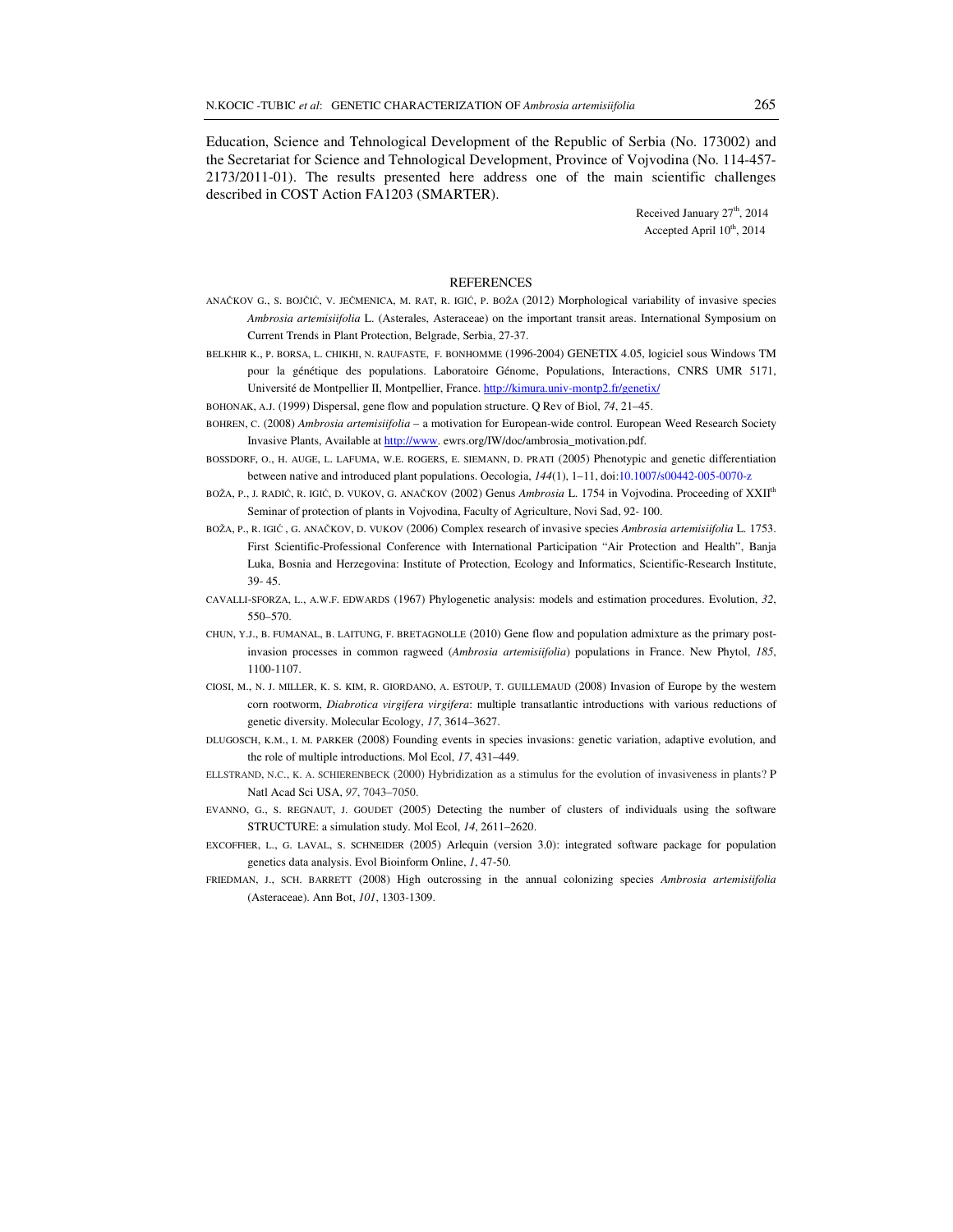- GAUDEUL, M., T. GIRAUD, L. KISS, J. A. SHYKOFF (2011) Nuclear and chloroplast microsatellites show multiple introductions in the worldwide invasion history of common ragweed, *Ambrosia artemisiifolia*. PLoS ONE *6*, e17658. doi:10.1371/journal.pone.0017658.
- GENTON, B. J., O. JOTON, D. THÉVENET, E. FOURNIER, R. BLATRIX, D. VAUTRIN, M. SOLIGNA, T. GIRAUD (2005b) Isolation of five polymorphic microsatellite loci in the invasive weed *Ambrosia artemisiifolia* (Asteraceae) using an enrichment protocol. Mol Ecol Notes, *5*, 381-383.
- GENTON, B.J., A. SHYKOFF, T. GIRAUD (2005a) High genetic diversity in French invasive populations of common ragweed, *Ambrosia artemisiifolia,* as a result of multiple sources of introduction. Mol Ecol, *14*, 4275-4285.
- GERBER, E., U. SCHAFFNER, A. GASSMANN, H. L. HINZ, M. SEIER, H. MULLER-SCHARER (2011) Prospects for biological control of *Ambrosia artemisiifolia* in Europe: learning from the past. Weed Research, doi: 10.1111/j.1365- 3180.2011.00879.x.
- GLADIEUX, P., T. GIRAUD, L. KISS, B. J. GENTON, O. JONOT, J. A. SHYKOFF (2011) Distinct invasion sources of common ragweed (*Ambrosia artemisiifolia*) in Eastern and Western Europe. Biol Invasions, *13*, 933-944.
- GOUDET, J. (2001) FSTAT, a program to estimate and test gene diversities and fixation indices (Version 2.9.3). *http://www.unil.ch/izea/softwares/fstat.html.* Updated from Goudet (1995). Updated in 1 July 2010.
- GREVSTAD, F. S. (1999) Experimental invasions using biological control introductions: the influence of release size on the chance of population establishment. Biol Invasions, *1*, 313–323.
- HUFBAUER, R. A., R. SFORZA (2008) Multiple introductions of two invasive Centaurea taxa inferred from cpDNA haplotypes. Divers Distrib, *14*, 252–261.
- KANG, M., Y. M. BUCKLEY, A. J. LOWE (2007) Testing the role of genetic factors across multiple independent invasions of the shrub Scotch broom (*Cytisus scoparius*). Mol Ecol, *16*, 4662–4673.
- KARLSSON, S., J. MORK (2005) Deviation from HardyeWeinberg equilibrium, and temporal instability in allele frequencies at microsatellite loci in a local population of Atlantic cod. ICES Journal of Marine Science, *62*, 1588-1596.
- KOČIŠ TUBIĆ, N., D. OBREHT, P. BOŽA, LJ. VAPA (2009) Microsatellite allelic variability in *Ambrosia artemisiifolia* L. populations in Vojvodina*.* Abstracts of the IV Congress of the Serbian Genetic Society, Tara: 1-5. June, 137.
- KOČIŠ TUBIĆ, N., D. OBREHT, M. DJAN, P. BOŽA (2011) Microsatellite variability of *Ambrosia artemisiifolia* L. in populations of Serbia and Croatia. Extended abstracts of the 3<sup>rd</sup> International Symposium on Environmental Weeds and Invasive Plants. October 2-7. Monte Verita, Ascona, Switzerland. Available from Internet http://www.wsl.ch/epub/ewrs Birmensdorf, Swiss Federal Institute for Forest, Snow and Landscape Research WSL.
- KOČIŠ TUBIĆ, N., D. OBREHT, M. DJAN, N. VELIČKOVIĆ, P. BOŽA (2012) Inter- and intrapopulation genetic diversity of *Ambrosia artemisiifolia* L. in Banat area. Proceedings of the XIV<sup>th</sup> International Symposium "Young People and Multidisciplinary Research", Timişoara: Association for Multidisciplinary Research of the West Zone of Romania. 15-16 November. 59-62.
- KOLBE, J. J., R. E. GLOR, L. R. G. SCHETTINO, A. C. LARA, A. LARSON, J. B. LOSOS (2004) Genetic variation increases during biological invasion by a Cuban lizard. Nature, *431*(7005), 177–181.
- KONSTANTINOVIĆ, B., M. MESELDZIJA, B. KONSTANTINOVIĆ (2011) Mapping of invasive species *Ambrosia artemisiifolia*  l. by ambrosia spot marker software. Herbologia, *12*(1), 157-163.
- LAVERGNE, S., J. MOLOFSKY (2007) Increased genetic variation and evolutionary potential drive the success of an invasive grass. Proc Natl Acad Sci USA, *104*, 3883–3888.
- LI, X-M., W-J. LIAO, L. M. WOLFE, D-Y. ZHANG (2012) No evolutionary shift in the mating system of North American *Ambrosia artemisiifolia* (Asteraceae) following its introduction to China. PLoS ONE, *7*, e31935, doi:10.1371/journal.pone.0031935.
- MARTIN, M. D., M. CHAMECKI, G. S. BRUSH, C. MENEVEAU C, M. B. PARLANGE (2009) Pollen clumping and wind dispersal in an invasive angiosperm. American Journal of Botany, *96*, 1703–1711.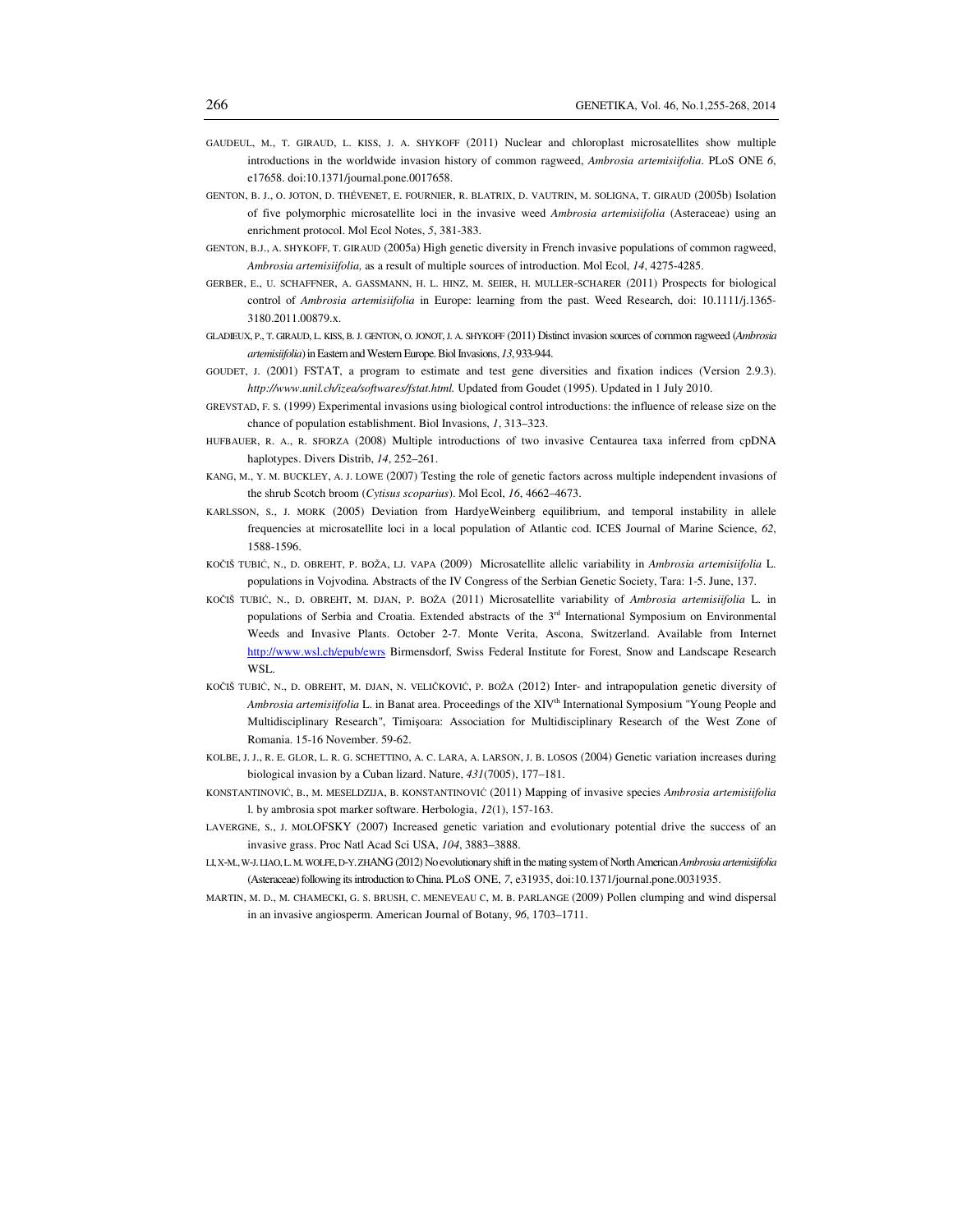- MEN,Q-L., M-H. CHEN, Y-L. ZHANG, J-N. FENG (2013) Genetic structure and diversity of a newly invasive species, the codling moth, *Cydia pomonella* (L.) (Lepidoptera: Tortricidae) in China. Biol Invasions *15*, 447–458.
- MOLECULAR ECOLOGY RESOURCES PRIMER DEVELOPMENT CONSORTIUM (2009) Permanent genetic resources added to Molecular Ecology Resources database 1 January 2009–30 April 2009. Mol Ecol Resour, *9*, 1375–1429.
- PADMALATHA, K., M. N. V. PRASAD (2006) Optimization of DNA isolation and PCR protocol for RAPD analysis of selected medicinal and aromatic plants of conservation concern from Peninsular India. Af J Biotechnol, *5*, 230- 234.
- PEAKALL, R., P. E. SMOUSE (2012) GenAlEx 6.5: genetic analysis in Excel. Population genetic software for teaching and research – an update. Bioinformatics *28*, 2537-2539. Freely available as an open access article from:http://bioinformatics.oxfordjournals.org/content/28/19/2537.
- PRENTIS, P. J., D. P. SIGG, S. RAGHU, K. DHILEEPAN, A. PAVASOVIC ET AL. (2009) Understanding invasion history: genetic structure and diversity of two globally invasive plants and implications for their management. Divers Distrib, *15*, 822–830.
- PRITCHARD, J. K., M. STEPHENS, P. DONNELLY (2000) Inference of population structure using multilocus genotype data. Genetics, *155*, 945–959.
- ROSENBERG, N. A. (2004) DISTRUCT: a program for the graphical display of population structure. Mol Ecol Notes, *4*, 137-138.
- ROSENTHAL, D. M., A. P. RAMAKRISHNAN, M. B. CRUZAN (2008) Evidence for multiple sources of invasion and intraspecific hybridization in *Brachypodium sylvativum* (Hudson) Beauv. in North America. Mol Ecol, *17*, 4657–4669.
- ROUSSET, F. (2008) GENEPOP'007: a complete re-implementation of the GENEPOP software for Windows and Linux. Mol Ecol Resour, *8*, 103–106.
- SAMBROOK, J. F., D. W. RUSSEL (2001) Molecular Cloning: A laboratory manual, 3rd edn. Cold Laboratory Press, USA
- SCHARER (2011) Prospects for biological control of *Ambrosia artemisiifolia* in Europe: learning from the past. Weed Research, doi: 10.1111/j.1365-3180.2011.00879.x.
- ŠIKOPARIJA, B., M. SMITH, C. A. SKJØTH, P. RADIŠIĆ, S. MILKOVSKA, S. ŠIMIĆ, J. BRANDT (2009) The Pannonian plain as a source of Ambrosia pollen in the Balkans. Int J Biometeorol, *53*, 263–272.
- ŠIKOPARIJA, B., P. RADIŠIĆ, T. PEJAK, S. ŠIMIĆ (2006) Airborne grass and ragweed pollen in the southern Panonnian Valley – consideration of rural and urban environment. Ann Agric Environ Med, *13*, 263–266.
- VRBNIČANIN, S., V. JANJIĆ (2011) Common ragweed (*Ambrosia artemisiifolia* L.): origin, biology, ecology and genetic variability. Plant doctor XXXIX, *1*, 36-44.
- WATTS, P. C., S. KEAT, D. J. THOMPSON (2010) Patterns of spatial genetic structure and diversity at the onset of a rapid range expansion: colonization of the UK by the small red-eyed damselfly *Erythromma viridulum*. Biol Invasions, *12*, 3887–3903.